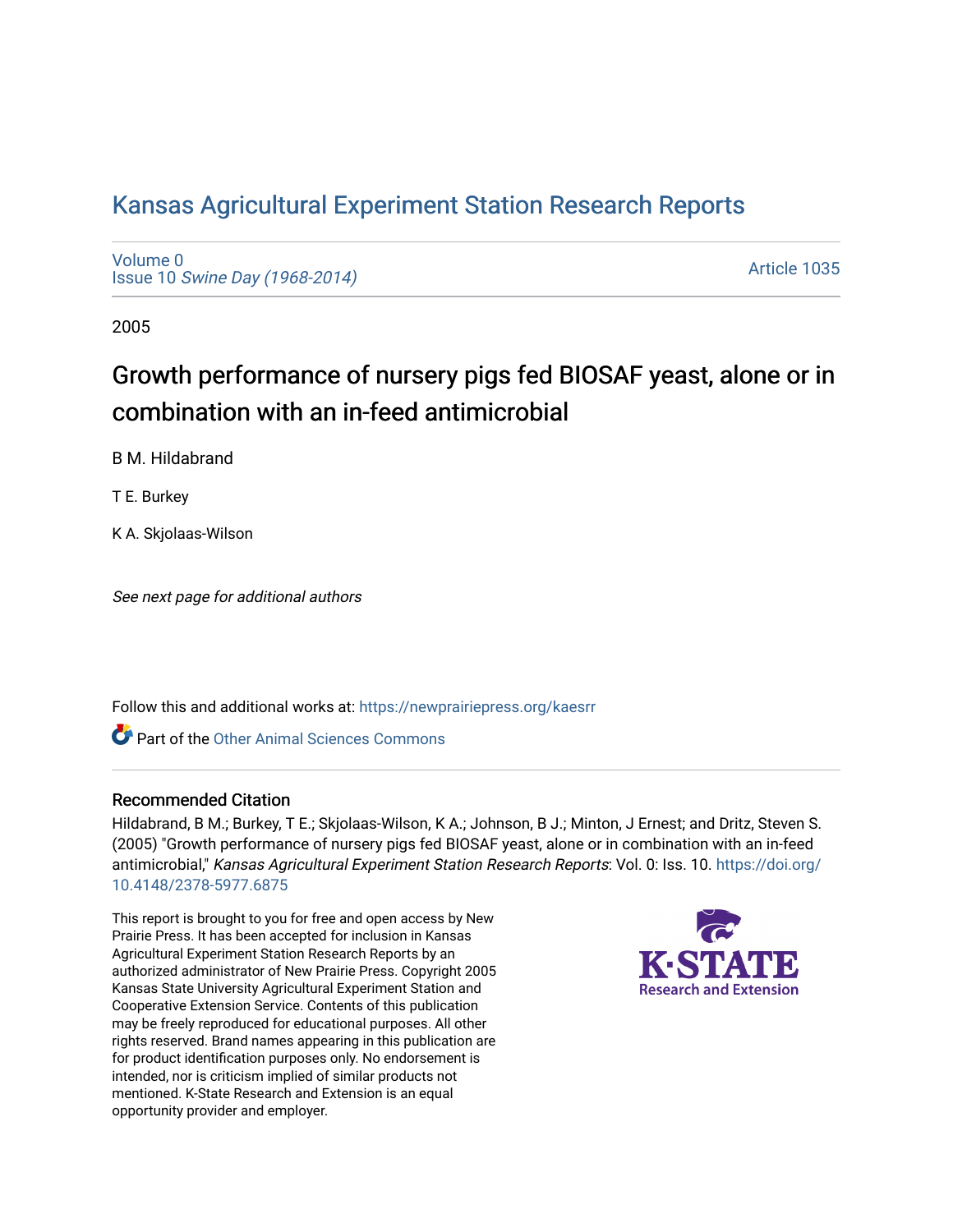# Growth performance of nursery pigs fed BIOSAF yeast, alone or in combination with an in-feed antimicrobial

## Abstract

A total of 280 pigs were used in a 28-d growth study to evaluate the effects of feeding the antimicrobial carbadox, BIOSAF (0.4%), and the combination of carbadox and BIOSAF yeast (0.15%) in nursery pig diets. Over the length of the entire trial, pigs fed the diet containing carbadox alone had greater ADG than did pigs fed the control diet or the diet containing 0.4% BIOSAF. Overall, pigs fed the diet containing both carbadox and 0.15% BIOSAF had greater ADG than did pigs fed the control diet or the diet containing 0.4% BIOSAF (P<0.04), although their growth performance did not differ from that of pigs fed carbadox alone. Antibody titers in response to routine vaccination against Mycoplasma hyopneumoniae were not affected by dietary treatment. There was no evidence that BIOSAF improved growth performance of nursery pigs, either alone or in combination with the carbadox. It is possible that the interactive effects of BIOSAF that have been reported for other in-feed antibiotics are not present when BIOSAF is combined with carbadox, or perhaps interactive effects are only observed when carbadox itself exerts a more potent stimulation of ADG in nursery pigs.; Swine Day, 2005, Kansas State University, Manhattan, KS, 2005

#### Keywords

Swine day, 2005; Summary Publication of Report of Progress (Kansas State University. Agricultural Experiment Station and Cooperative Extension Service); 964; Kansas Agricultural Experiment Station contribution; no. 06-63-S; Antimicrobials; BIOSAF; Carbadox; Nursery pig; Pigs; Swine

#### Creative Commons License



This work is licensed under a [Creative Commons Attribution 4.0 License](https://creativecommons.org/licenses/by/4.0/).

### Authors

B M. Hildabrand, T E. Burkey, K A. Skjolaas-Wilson, B J. Johnson, J Ernest Minton, and Steven S. Dritz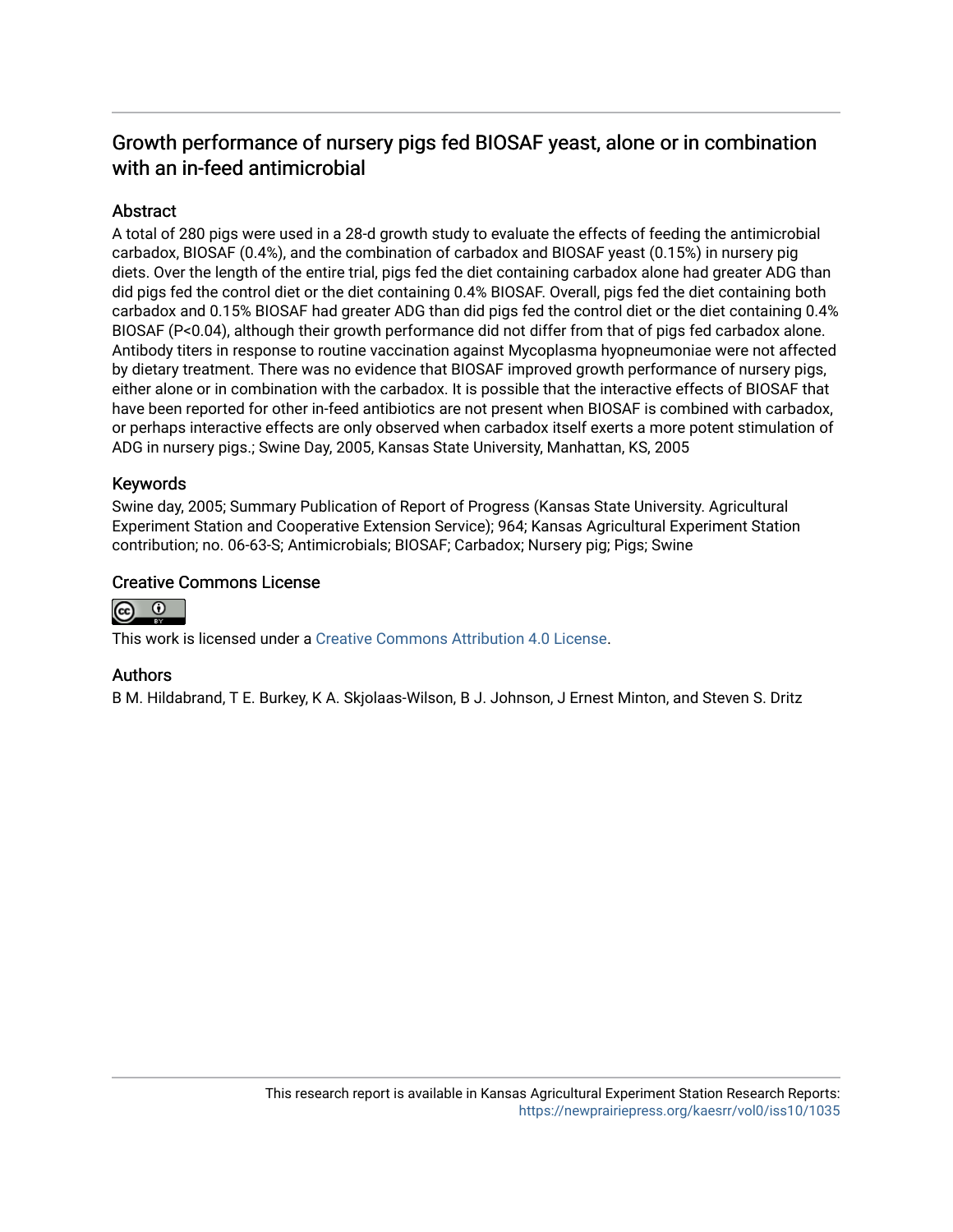## **GROWTH PERFORMANCE OF NURSERY PIGS FED BIOSAF<sup>1</sup> YEAST, ALONE OR IN COMBINATION WITH AN IN-FEED ANTIMICROBIAL<sup>2</sup>**

B. M. Hildabrand, T. E. Burkey, K. A. Skjolaas-Wilson, S. S. Dritz<sup>3</sup>, *B.J . Johnson, and J. E. Minton* 

#### **Summary**

 A total of 280 pigs were used in a 28-d growth study to evaluate the effects of feeding the antimicrobial carbadox, BIOSAF (0.4%), and the combination of carbadox and BIOSAF yeast (0.15%) in nursery pig diets. Over the length of the entire trial, pigs fed the diet containing carbadox alone had greater ADG than did pigs fed the control diet or the diet containing 0.4% BIOSAF. Overall, pigs fed the diet containing both carbadox and 0.15% BIOSAF had greater ADG than did pigs fed the control diet or the diet containing 0.4% BIOSAF  $(P<0.04)$ , although their growth performance did not differ from that of pigs fed carbadox alone. Antibody titers in response to routine vaccination against *Mycoplasma hyopneumoniae* were not affected by dietary treatment. There was no evidence that BIO-SAF improved growth performance of nursery pigs, either alone or in combination with the carbadox. It is possible that the interactive effects of BIOSAF that have been reported for other in-feed antibiotics are not present when BIOSAF is combined with carbadox, or perhaps interactive effects are only observed when carbadox itself exerts a more potent stimulation of ADG in nursery pigs.

l

(Key Words: Antimicrobials, BIOSAF, Carbadox, Nursery Pig, Pigs.)

#### **Introduction**

 Dietary antibiotics continue to be used in nursery pig diets to improve growth performance. Because of growing concerns regarding the long-term sustainability of this practice, however, there is an active search for alternatives. Live yeasts are a class of feed additives that may hold promise. Yeasts are hypothesized to alter the intestinal microbiota in the pig by interacting with potential pathogens in the gut. Certain classes of bacteria adhere to yeast cell walls and, in doing so, decrease the likelihood of pathogen binding and colonization of the gut wall.

 BIOSAF is a heat-stable yeast product that improved ADG, compared with that of diets without antibiotics when fed in pelleted nursery diets at 0.2% (Kansas State University Swine Day 1998 report). BIOSAF fed at 0.15% in combination with Neo-Terra resulted in greater ADG and ADFI than did a diet without antibiotics, and resulted in numerically greater ADG than that of pigs fed Neo-Terra (Kansas State University Swine Day 2004 report).

<sup>&</sup>lt;sup>1</sup>BIOSAF is a registered trademark of Saf Agri, Minneapolis, MN.

<sup>&</sup>lt;sup>2</sup>The authors wish to thank Saf Agri, a division of the Lesaffre Group, Minneapolis, MN, for partial funding of the experiment.

 $3$ Food Animal Health & Management Center, College of Veterinary Medicine.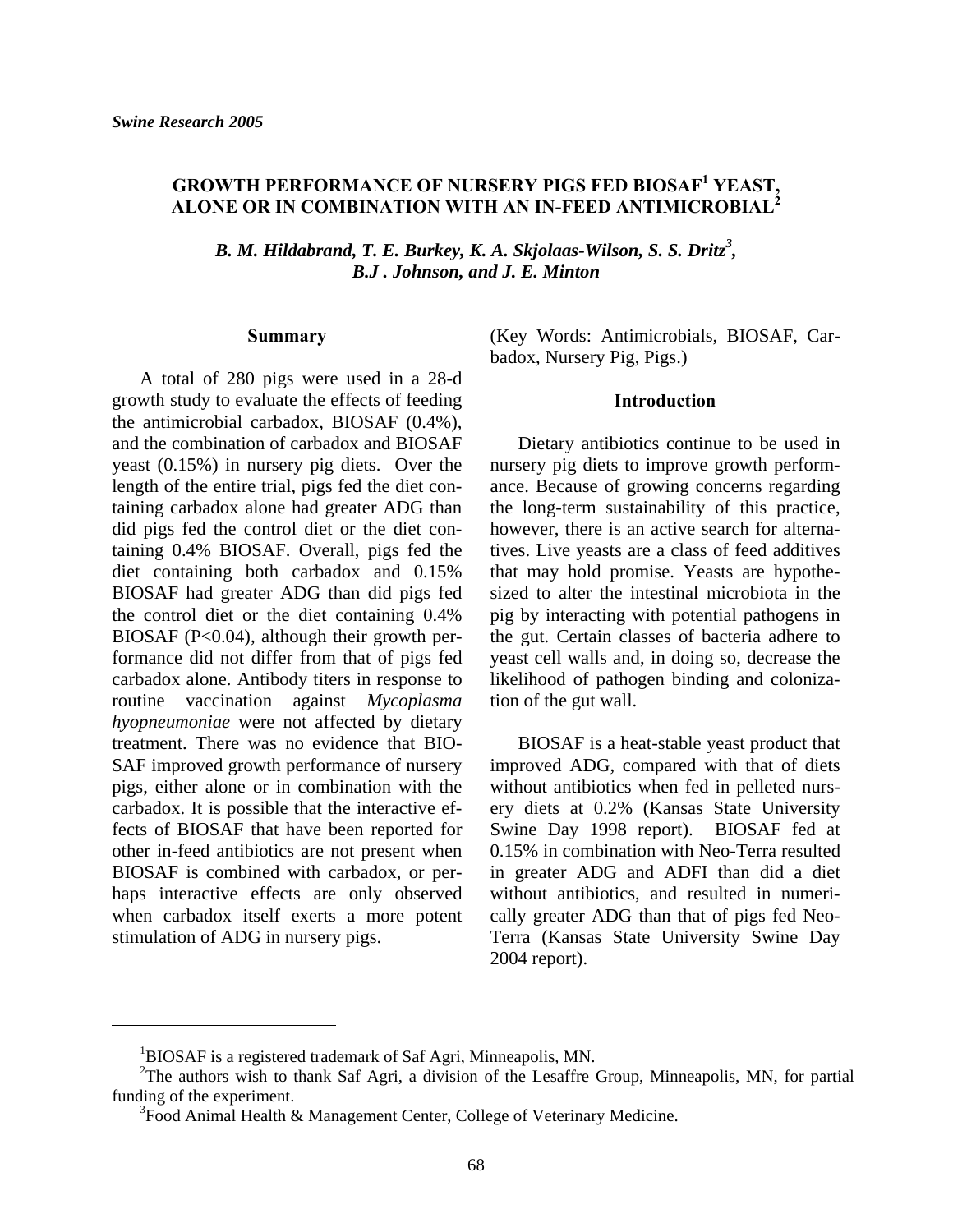#### **Procedures**

 A total of 280 weaned pigs (initial BW 12.48 lbs) were used in a 28-d study to evaluate the effect of BIOSAF yeast, alone and in combination with an antibiotic, on pig growth performance. There were four treatments, with seven pigs per pen and ten pens per treatment. Pigs were blocked by weight and sex, and assigned randomly within block to one of four dietary treatments. Phase 1 diets were fed from d 0 to 14, and Phase 2 diets were fed from d 15 to 28 (Table 1). All diets were fed in meal form, were based on corn-soybean meal and were formulated to contain 1.55% total dietary lysine, 15% whey and 3.75% fish meal in from d 0 to 14 after weaning. From d 15 to 28 after weaning, the diets were formulated to contain 1.45% total dietary lysine, with no specialty protein sources. The negative control diet contained no added antibiotic or yeast, and the positive control diet contained the antibiotic carbadox (Mecadox $^{\circ}$  50 g/ton). The first test diet contained BIOSAF yeast at 0.4 %, and the second test diet contained the combination of 0.15 % BIOSAF and carbadox. All diets were formulated without growth-promoting rates of copper sulfate or zinc oxide.

 Growth performance data, including ADG, ADFI, and F/G, were calculated by weighing pigs and feeders at weekly intervals throughout the experiment.

 The day before weaning (d -1), all pigs were vaccinated against *Mycoplasma hyopneumoniae* (*M. hy*o; RESPISURE®). Two pigs were chosen at random from each pen, and received booster vaccinations at d 13. Serum was collected at the conclusion of the experiment (d 27) and forwarded to the Iowa State University Veterinary Diagnostic Laboratory to be assayed for antibodies to *M. hyo* by employing two widely used diagnostic assays. Titer values from the two pigs within pens receiving booster vaccinations were averaged to produce pen mean titers for analysis.

**Table 1. Basal Diet Composition (As-fed Basis)a**

|                         | Days of Experiment |          |  |
|-------------------------|--------------------|----------|--|
| Ingredient, %           | 0 to 14            | 15 to 28 |  |
| Corn                    | 47.50              | 55.95    |  |
| Soybean meal (46.5% CP) | 27.00              | 37.40    |  |
| Spray dried whey        | 15.00              |          |  |
| Menhaden fish meal      | 5.00               |          |  |
| Choice white grease     | 3.00               | 3.00     |  |
| Monocalcium $P(21\% P)$ | 0.80               | 1.40     |  |
| Limestone               | 0.50               | 1.00     |  |
| Salt                    | 0.20               | 0.30     |  |
| Vitamin premix          | 0.25               | 0.25     |  |
| Trace mineral premix    | 0.15               | 0.15     |  |
| L-Threonine             | 0.15               | 0.15     |  |
| Lysine-HCl              | 0.30               | 0.30     |  |
| DL-methionine           | 0.15               | 0.13     |  |
| Total                   | 100.00             | 100.00   |  |

a Corn was removed from the basal diet and replaced with carbadox (Mecadox®, PhiBro Animal Health) to provide 50 g/ton and BIOSAF yeast (0.4 %) to achieve the experimental diets.

#### **Results and Discussion**

 During the first two weeks of the experiment (d 0 to 14 after weaning), no differences were detected for ADG, ADFI, or F/G among the four diets (Table 2). During the last two weeks (d 15 to 28 after weaning), pigs fed the diet containing carbadox, with and without BIOSAF, had greater (P<0.04) ADG and ADFI than did pigs fed the diet containing 0.4% BIOSAF. There were no differences detected in F/G during the final two weeks.

 Overall (d 0 to 28), pigs fed the diet containing carbadox, with and without BIOSAF,